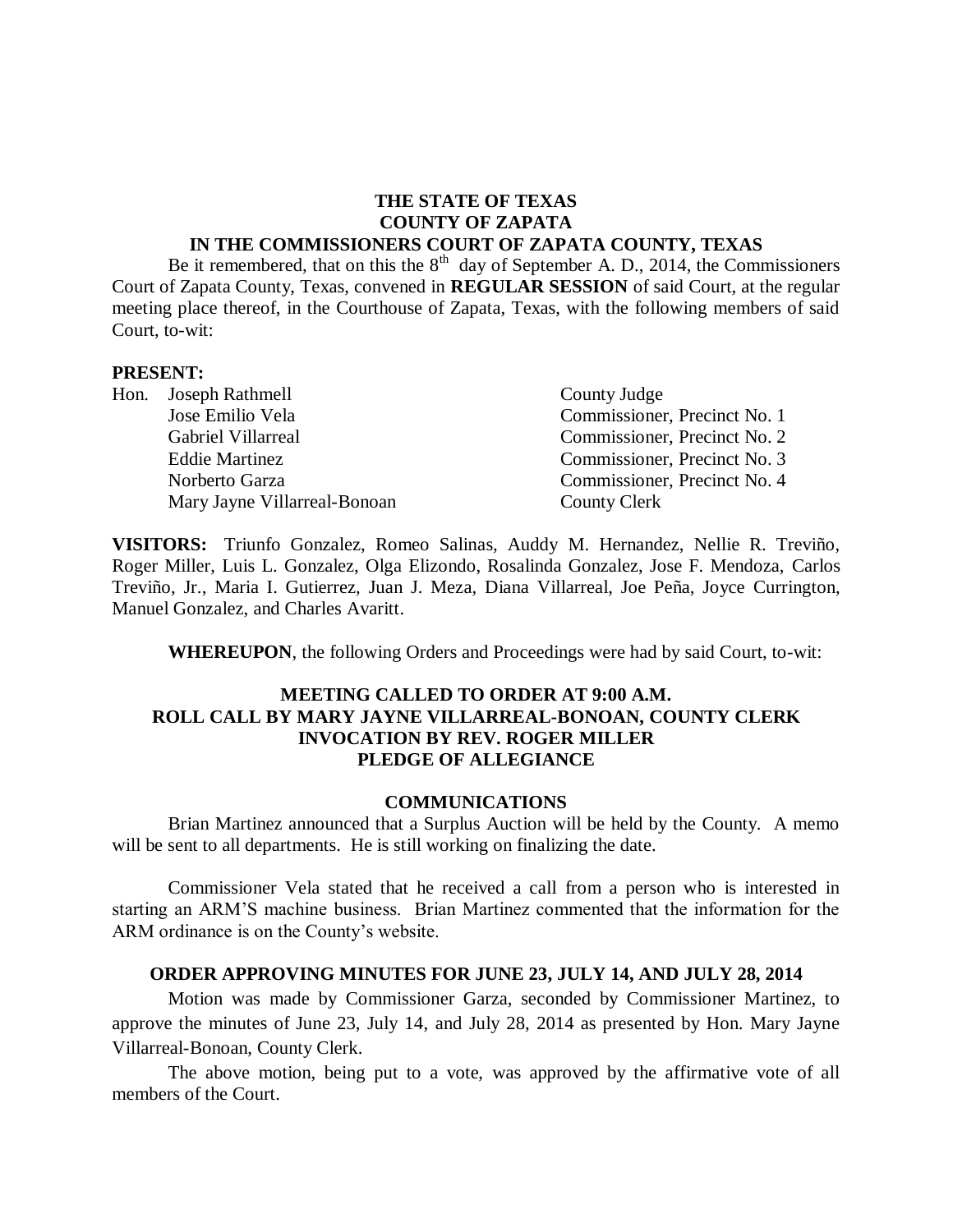# **ORDER APPROVING INVOICES**

Motion was made by Commissioner Villarreal, seconded by Commissioner Martinez, to approve invoices as presented by Triunfo Gonzalez, County Auditor, including P.O. #1378086, payable to Steicycle, Inc. in the amount of \$4,053.48.

The above motion, being put to a vote, was approved by the affirmative vote of all members of the Court.

# **ORDER APPROVING TREASURER'S REPORT**

Motion was made by Commissioner Garza, seconded by Commissioner Vela, to approve Treasurer's report as presented by Hon. Romeo Salinas, County Treasurer. Mr. Salinas advised the Court that the landfill check for August, in the amount of \$28,915.00, is not reflected in the report because it was submitted late.

The above motion, being put to a vote, was approved by the affirmative vote of all members of the Court.

# **ORDER APPROVING CHECKS ISSUED**

Motion was made by Commissioner Villarreal, seconded by Commissioner Martinez, to approve checks issued as requested by Hon. Romeo Salinas, County Treasurer.

The above motion, being put to a vote, was approved by the affirmative vote of all members of the Court.

# **REPORT BY LUIS L. GONZALEZ, COUNTY TAX ASSESSOR / COLLECTOR**

Mr. Gonzalez reported \$20,595.26 collected from Hotel Motel Tax, \$159,802.09 has been collected in total for this fiscal year and \$185,756.03 in tax collections for a total of 93.16%.

### **ORDER AUTHORIZING COUNTY JUDGE AND COUNTY ATTORNEY TO DISCUSS POSSIBLE ACQUISITION OF RAMIREÑO WATER SUPPLY CORPORATION AND SAN YGNACIO MUNICIPAL WATER DISTRICT BY ZAPATA COUNTY**

Motion was made by Commissioner Vela, seconded by Commissioner Garza, to authorize County Judge and County Attorney to look into, and discuss, with San Ygnacio Municipal Water District Board, the possible acquisition of Ramireño Water Supply Corporation and the San Ygnacio Municipal Water District by Zapata County and, possibly, hire outside counsel, if necessary, as requested by Hon. Joe Rathmell, County Judge.

The above motion, being put to a vote, was approved by the affirmative vote of all members of the Court.

# **ORDER APPROVING CHANGE ORDER NO. 1 VELEÑO/RAMIREZ SEWER IMPROVEMENTS**

Motion was made by Commissioner Martinez, seconded by Commissioner Garza, to approve Change Order No. 1, Veleño/Ramirez Sewer Improvements. Changes are needed to add extra manholes and line to avoid existing building, and extend service to existing apartment and add sewer transfer pump, with the exception of rock excavation, requested by Zapata County as requested by Manuel Gonzalez, Premier Engineering.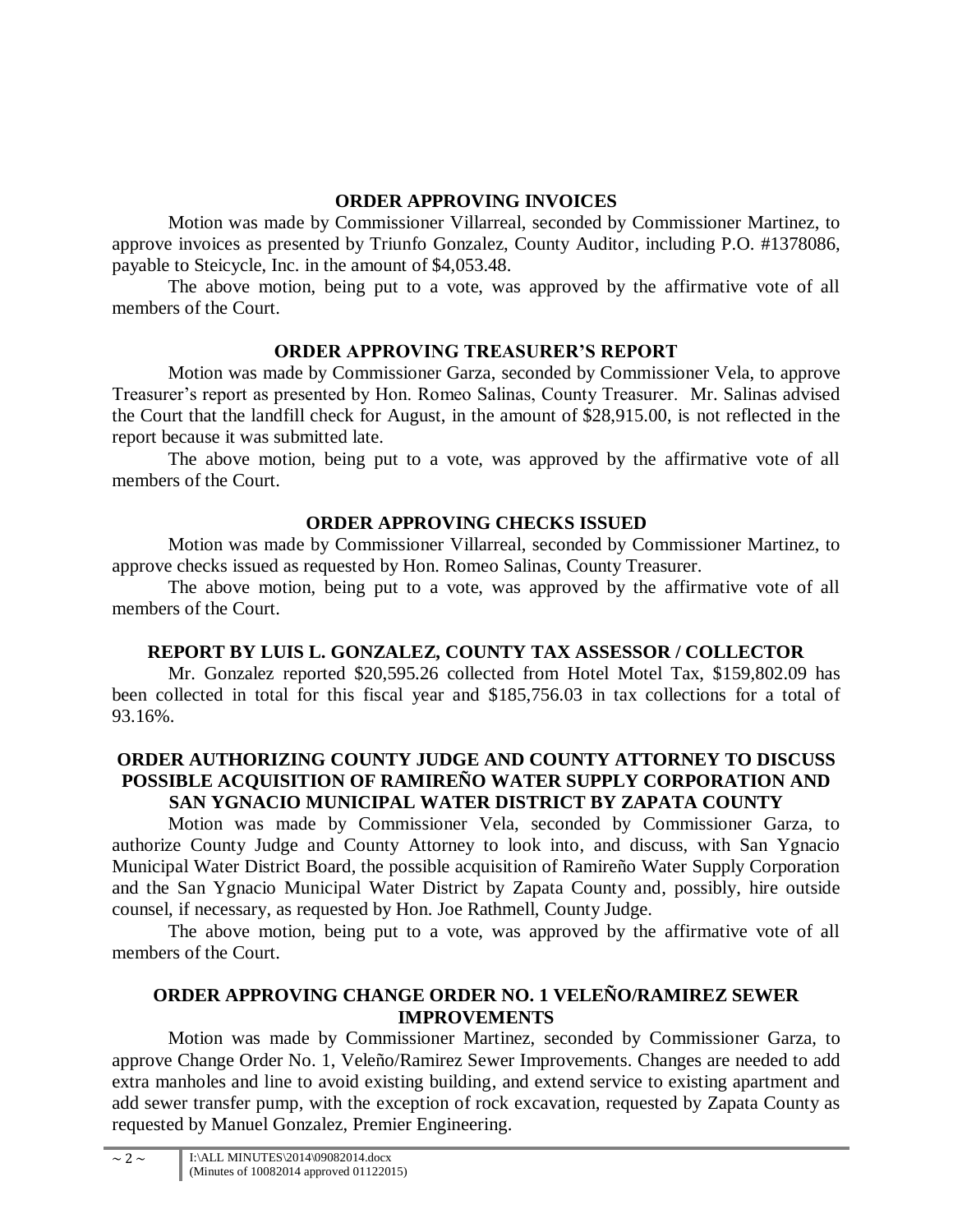The above motion, being put to a vote, was approved by the affirmative vote of all members of the Court.

### **ORDER APPROVING INCENTIVE PAY INCREASE FOR IVAN GARZA**

Motion was made by Commissioner Garza, seconded by Commissioner Vela, to approve an incentive pay increase for Ivan Garza, slot #14 EMT 1 from \$10.60 per hour to \$10.85 per hour as requested by Chief Juan J. Meza, Zapata County Fire Department.

The above motion, being put to a vote, was approved by the affirmative vote of all members of the Court.

### **ORDER APPROVING INCENTIVE PAY INCREASE FOR CARLOS TALAMANTE**

Motion was made by Commissioner Garza, seconded by Commissioner Martinez, to approve an incentive pay increase for Carlos Talamante, slot #24 EMT 1 from \$10.60 per hour to \$10.69 per hour as requested by Chief Juan J. Meza, Zapata County Fire Department.

The above motion, being put to a vote, was approved by the affirmative vote of all members of the Court.

### **ORDER APPROVING INCENTIVE PAY INCREASE FOR RAMIRO GARCILAZO**

Motion was made by Commissioner Garza, seconded by Commissioner Martinez, to approve an incentive pay increase for Ramiro Garcilazo, slot #20 Fire Inspector from \$10.54 per hour to \$10.69 per hour as requested by Chief Juan J. Meza, Zapata County Fire Department.

The above motion, being put to a vote, was approved by the affirmative vote of all members of the Court.

### **ORDER APPROVING FY 2015 ROUTINE AIRPORT MAINTENANCE GRANT FOR ZAPATA COUNTY AIRPORT**

Motion was made by Commissioner Vela, seconded by Commissioner Martinez, to approve the FY 2015 Routine Airport Maintenance Grant for the Zapata County Airport as requested by Charles Avaritt, Airport Manager.

The above motion, being put to a vote, was approved by the affirmative vote of all members of the Court.

### **ORDER APPROVING CHANGE ORDER NO. 2 FOR FALCON LAKE ESTATES EAST**

Motion was made by Commissioner Vela, seconded by Commissioner Garza, to approve Change Order No. 2 for Falcon Lake Estates East for the consideration of rock excavation as an alternative item and add drainage inlet as requested by Manuel Gonzalez, Premier Engineering.

The above motion, being put to a vote, was approved by the affirmative vote of all members of the Court.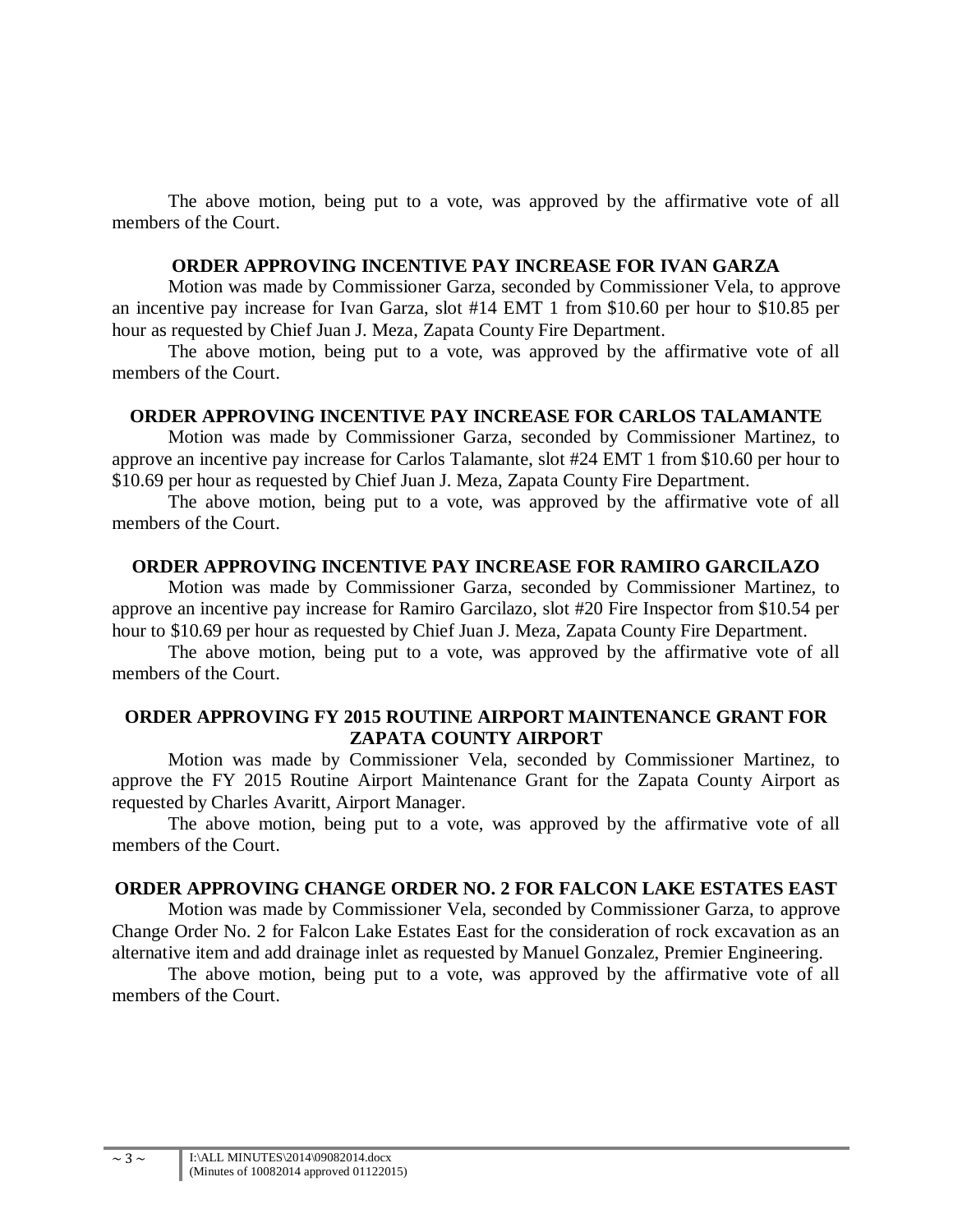## **ORDER APPROVING LINE ITEM TRANSFERS**

Motion was made by Commissioner Martinez, seconded by Commissioner Vela, to approve the following line-item transfer in order to meet budget requirements:

| Fund<br><b>Line-Item</b><br><b>Department</b>                | Amount     |
|--------------------------------------------------------------|------------|
| <b>Auditing Fees</b><br>10-409-401<br>Non-Department<br>From | \$3,000.00 |
| To<br>Consulting<br>Non-Department<br>10-409-730             | \$3,000.00 |

as requested by Triunfo Gonzalez, County Auditor.

The above motion, being put to a vote, was approved by the affirmative vote of all members of the Court.

Motion was made by Commissioner Martinez, seconded by Commissioner Vela, to approve the following line-item transfer in order to meet budget requirements:

|      | <b>Department</b>         | <b>Line-Item</b> | <b>Fund</b>            | Amount   |
|------|---------------------------|------------------|------------------------|----------|
| From | Zapata Co. Branch Library | 10-651-463       | Repairs & Maint.       | \$430.00 |
| To   | Zapata Co. Branch Library | $10-651-310$     | <b>Office Supplies</b> | \$430.00 |
|      | .                         |                  |                        |          |

as requested by Aida R. Garcia, Library Director.

The above motion, being put to a vote, was approved by the affirmative vote of all members of the Court.

Motion was made by Commissioner Martinez, seconded by Commissioner Vela, to approve the following line-item transfers in order to meet budget requirements:

|      | <b>Department</b>         | <b>Line-Item</b> | <b>Fund</b>             | Amount     |
|------|---------------------------|------------------|-------------------------|------------|
| From | Zapata Co. Public Library | 10-650-330       | Fuel                    | \$1,175.65 |
| To   | Zapata Co. Public Library | 10-650-310       | <b>Office Supplies</b>  | \$1,175.65 |
| From | Zapata Co. Public Library | 110-650-427      | Travel & Workshops      | \$330.00   |
| To   | Zapata Co. Public Library | 10-650-310       | <b>Office Supplies</b>  | \$330.00   |
| From | Zapata Co. Public Library | 10-650-335       | <b>Computer Expense</b> | \$1,510.00 |
| To   | Zapata Co. Public Library | 10-650-310       | Office Supplies         | \$1,540.00 |

as requested by Aida R. Garcia, Library Director.

The above motion, being put to a vote, was approved by the affirmative vote of all members of the Court.

Motion was made by Commissioner Martinez, seconded by Commissioner Vela, to approve the following line-item transfers in order to meet budget requirements:

|             | <b>Department</b>      | Line-Item  | Fund                    | Amount     |
|-------------|------------------------|------------|-------------------------|------------|
| <b>From</b> | <b>County Attorney</b> | 10-475-310 | <b>Office Supplies</b>  | \$2,646.00 |
| To          | <b>County Attorney</b> | 10-475-392 | Misc.                   | \$2,646.00 |
| From        | County Attorney        | 10-475-462 | <b>Equipment Rental</b> | \$706.00   |
| To          | <b>County Attorney</b> | 10-475-392 | Misc.                   | \$706.00   |

as requested by Said Alfonso Figueroa, County Attorney.

The above motion, being put to a vote, was approved by the affirmative vote of all members of the Court.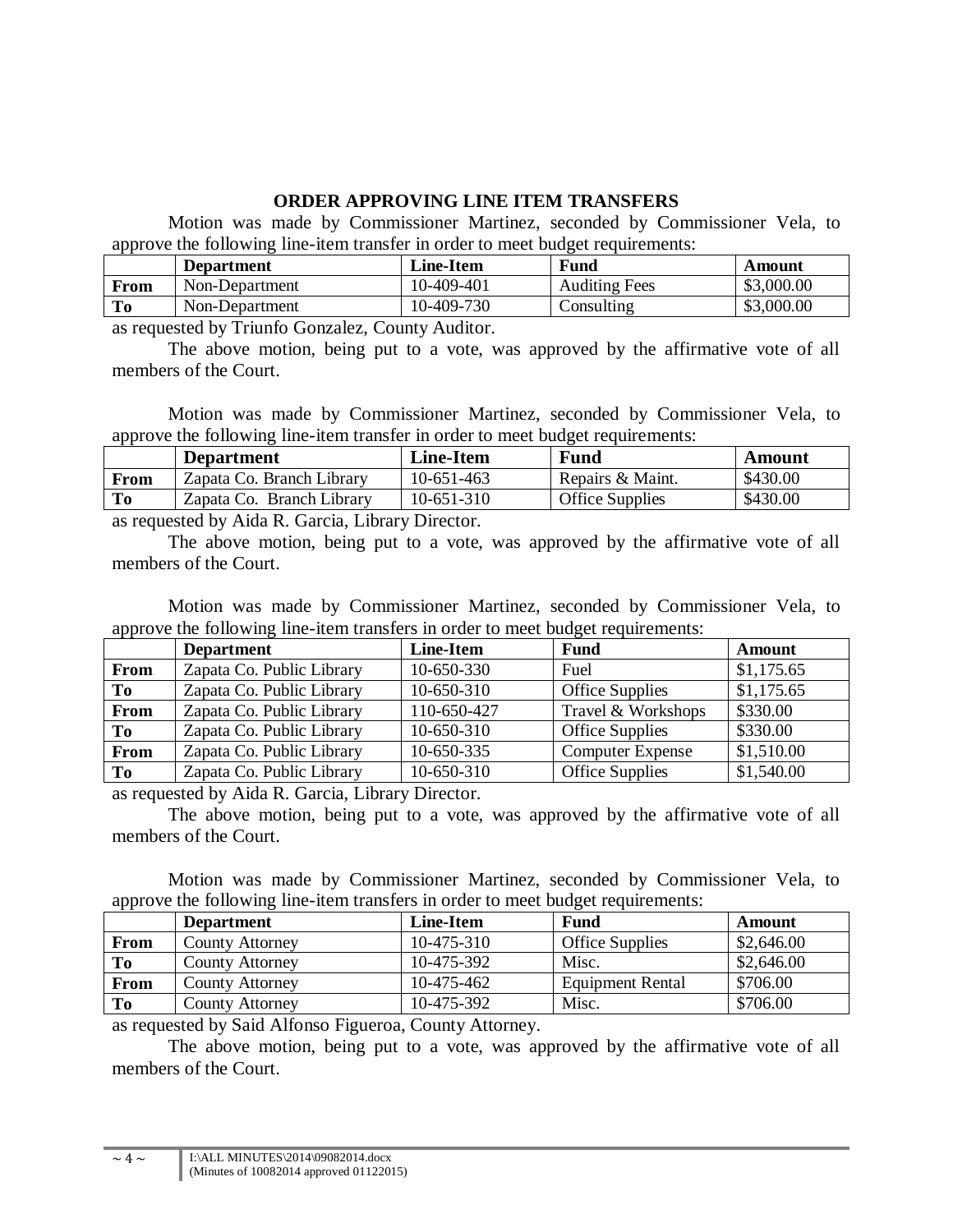Motion was made by Commissioner Martinez, seconded by Commissioner Vela, to approve the following line-item transfers in order to meet budget requirements:

|                | <b>Department</b>      | Line-Item  | Fund                   | Amount     |
|----------------|------------------------|------------|------------------------|------------|
| From           | <b>County Attorney</b> | 10-475-310 | <b>Office Supplies</b> | \$2,646.00 |
| To             | County Attorney        | 10-475-392 | Misc.                  | \$2,646.00 |
| From           | <b>County Attorney</b> | 10-475-462 | Equipment Rental       | \$706.00   |
| T <sub>0</sub> | County Attorney        | 10-475-392 | Misc.                  | \$706.00   |

as requested by Said Alfonso Figueroa, County Attorney.

The above motion, being put to a vote, was approved by the affirmative vote of all members of the Court.

Motion was made by Commissioner Martinez, seconded by Commissioner Vela, to approve the following line-item transfers in order to meet budget requirements:

|      | <b>Department</b>      | Line-Item  | <b>Fund</b>             | Amount     |
|------|------------------------|------------|-------------------------|------------|
| From | <b>County Attorney</b> | 10-475-310 | <b>Office Supplies</b>  | \$2,646.00 |
| To   | <b>County Attorney</b> | 10-475-392 | Misc.                   | \$2,646.00 |
| From | <b>County Attorney</b> | 10-475-462 | <b>Equipment Rental</b> | \$706.00   |
| To   | County Attorney        | 10-475-392 | Misc.                   | \$706.00   |

as requested by Said Alfonso Figueroa, County Attorney.

The above motion, being put to a vote, was approved by the affirmative vote of all members of the Court.

Motion was made by Commissioner Martinez, seconded by Commissioner Vela, to approve the following line-item transfers in order to meet budget requirements:

| . .  | <b>Department</b> | Line-Item  | <b>Fund</b> | Amount      |
|------|-------------------|------------|-------------|-------------|
| From | Non Department    | 10-409-444 | Electricity | \$10,000.00 |
| To   | Non Department    | 10-409-420 | Telephone   | \$10,000.00 |
| From | Non Department    | 10-409-444 | Electricity | \$400.00    |
| To   | Non Department    | 10-409-445 | Water       | \$400.00    |

as requested by Triunfo Gonzalez, County Auditor.

The above motion, being put to a vote, was approved by the affirmative vote of all members of the Court.

### **MOTION WAS MADE BY COMMISSIONER GARZA, SECONDED BY COMMISSIONER VELA, TO ENTER INTO EXECUTIVE SESSION**

# **MOTION WAS MADE BY COMMISSIONER GARZA, SECONDED BY COMMISSIONER MARTINEZ, TO RETURN TO REGULAR SESSION**